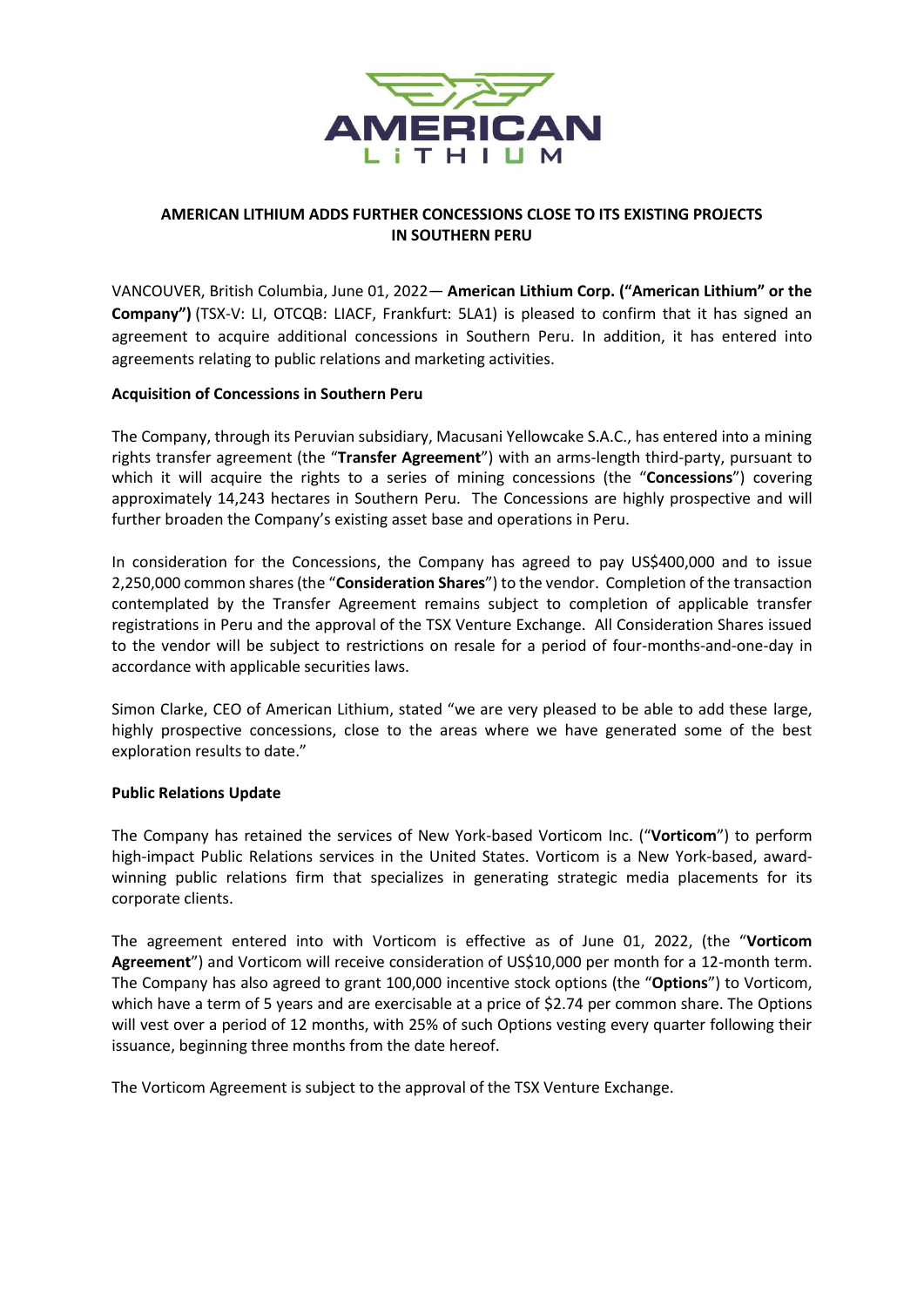

### **Marketing Update**

American Lithium has also engaged Ptolemy Capital Limited ("Ptolemy"), trading as Crux Investor ("**Crux**"), to provide content creation, distribution and dissemination services to the Company, as defined in accordance with the policies of the TSX Venture exchange and applicable securities laws.

Pursuant to the agreement entered into with Crux, which is effective as of June 01, 2022 (the "**Crux Agreement**"), Crux will receive consideration of US\$3,650/month, payable quarterly in advance, for an initial 3-month term which may be extended for additional 3-month periods.

Crux, a company based in London, United Kingdom, provides content distribution via videos, podcasts, social media and written articles. This includes dissemination and syndication across private and public investor platforms and services. To the best of American Lithium's knowledge, neither Ptolemy, Crux, nor any of its principals hold any securities of American Lithium.

The Crux Agreement is subject to the approval of the TSX Venture Exchange.

#### **About American Lithium**

American Lithium, a member of the TSX Venture 50, is actively engaged in the acquisition, exploration and development of lithium projects within mining-friendly jurisdictions throughout the Americas. The Company is currently focused on enabling the shift to the new energy paradigm through the continued exploration and development of its strategically located TLC lithium claystone project in the richly mineralized Esmeralda lithium district in Nevada, as well as continuing to advance its Falchani lithium and Macusani uranium development projects in southeastern Peru. Both Falchani and Macusani have been through robust preliminary economic assessments, exhibit strong additional exploration potential and are situated near significant infrastructure.

# **On behalf of the Board of Directors of American Lithium Corp.**

*"Simon Clarke"* CEO & Director Tel: 604 428 6128

For further information, please contact:

#### **American Lithium Corp.**

Email: [info@americanlithiumcorp.com](https://www.globenewswire.com/Tracker?data=4RAjCc3GhUGEGy_Vew1YJjjnNKIf2PtqV47un9w4563ih4PZtWEv---XIyDIQcpq6JKFS-pLMWmPUCv-JV3b3twKV9d7HdY_twZWFdYrVSrInIDfitWjE0srFF07zovm) Website: [www.americanlithiumcorp.com](https://www.globenewswire.com/Tracker?data=bWzw2XjvZgBMwPHzSvCRkDAPCP85Xa5gya87MCVnbwJT5_8JD6VBNchZAYlvF6YoPqL0IylUM9UlUYChsTUQUfLPZIoLBi9G1-V07lsaSw9SUMg1pAthTDlYiO1KtiWP)

Follow us on [Facebook,](https://www.globenewswire.com/Tracker?data=DcUimv-zBwzQdeCeeHZy95n-fHi5YchT3tuPQTU-Jxxo3fmDdJOEQtvqvRczChg8Ufm3fZ98F2iH8wyKbJ-xWov19sB0EO4OQOJ5Qoqa1tY=) [Twitter](https://www.globenewswire.com/Tracker?data=9dIGXE31RAI0rcmVOyQu6aHfcCe62CBGq_rUM22q3_DldHxQ2rGEdfLpZmlTyQYlLQNhgHzk4spMxcSjpeiyIA==) and [LinkedIn.](https://www.globenewswire.com/Tracker?data=Aheth0Dg7VSNLdVR4cEGzo76RKjDgZeRlbeLxf35663-FjBrUaToTAun1jp3FZypPXxDtLcpn-j0OiwVppcqgDXqFg3A7Qnh-Vv5jWstLy-fyeKir-TU3XpgSUwU8Zuh)

Neither the TSX Venture Exchange nor its Regulation Services Provider (as that term is defined in the policies of the TSX Venture Exchange) accepts responsibility for the adequacy or accuracy of this press release.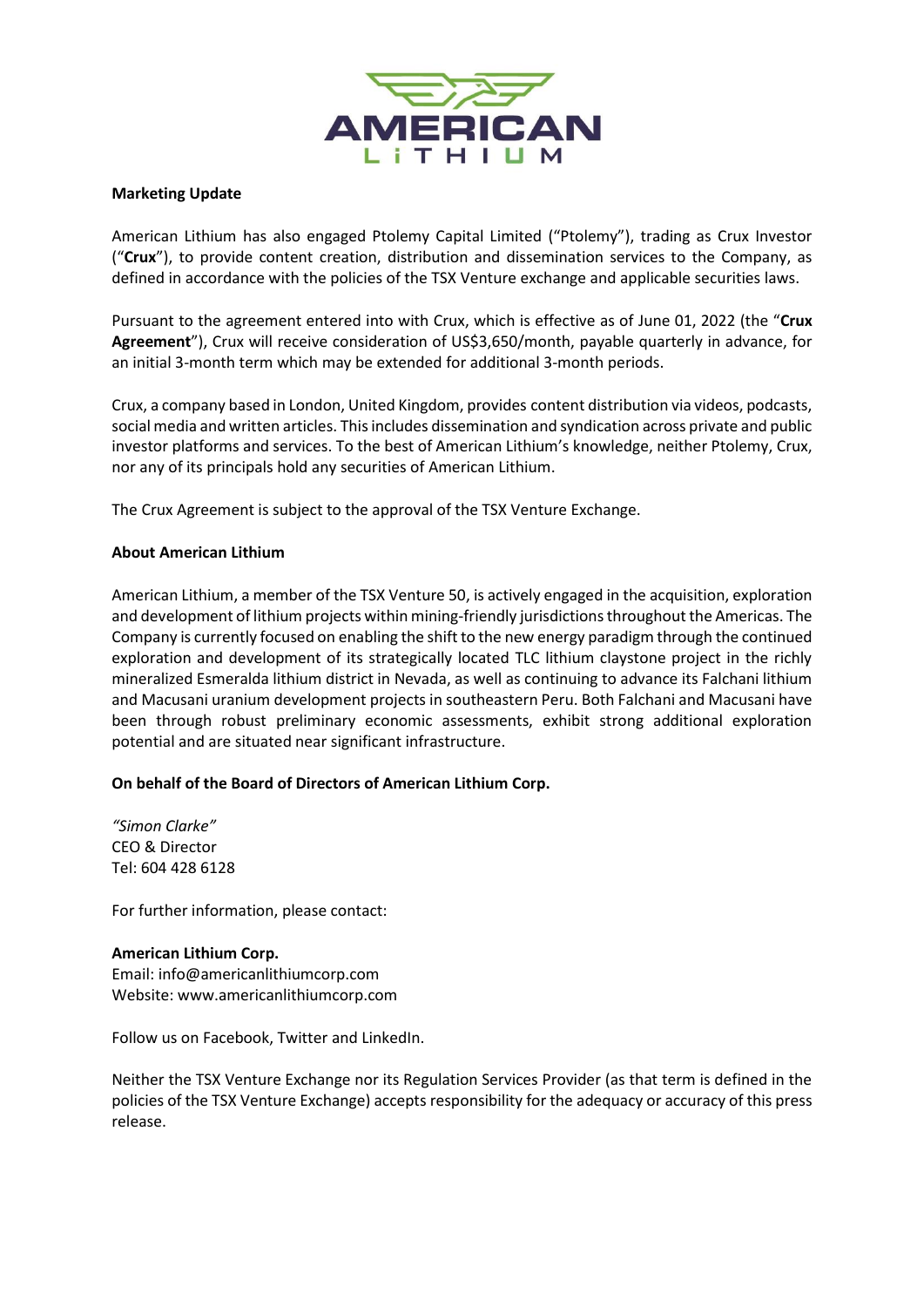

#### **Cautionary Statement Regarding Forward Looking Information**

*This news release contains certain forward-looking information and forward-looking statements (collectively "forward-looking statements") within the meaning of applicable securities legislation. All statements, other than statements of historical fact, are forward-looking statements. Forward-looking statements in this news release include, but are not limited to, statements regarding the planned acquisition of additional water rights and future operations at TLC, and any other statements regarding the business plans, expectations and objectives of American Lithium. Forward-looking statements are frequently identified by such words as "may", "will", "plan", "expect", "anticipate", "estimate", "intend", "indicate", "scheduled", "target", "goal", "potential", "subject", "efforts", "option" and similar words, or the negative connotations thereof, referring to future events and results. Forward-looking statements are based on the current opinions and expectations of management are not, and cannot be, a guarantee of future results or events. Although American Lithium believes that the current opinions and expectations reflected in such forward-looking statements are reasonable based on information available at the time, undue reliance should not be placed on forward-looking statements since American Lithium can provide no assurance that such opinions and expectations will prove to be correct. All forward-looking statements are inherently uncertain and subject to a variety of assumptions, risks and uncertainties, including risks, uncertainties and assumptions related to: American Lithium's ability to achieve its stated goals; risks and uncertainties relating to the COVID-19 pandemic and the extent and manner to which measures taken by governments and their agencies, American Lithium or others to attempt to reduce the spread of COVID-19 could affect American Lithium,*  which could have a material adverse impact on many aspects of American Lithium's businesses including but not *limited to: the ability to access mineral properties for indeterminate amounts of time, the health of the employees or consultants resulting in delays or diminished capacity, social or political instability in Peru which in turn could impact American Lithium's ability to maintain the continuity of its business operating requirements, may result in the reduced availability or failures of various local administration and critical infrastructure, reduced demand for the American Lithium's potential products, availability of materials, global travel restrictions, and the availability of insurance and the associated costs; the judicial appeal process in Peru, and any and all future remedies pursued by American Lithium and its subsidiary Macusani to resolve the title for 32 of its concessions; risks regarding the ongoing Ontario Securities Commission regulatory proceedings; the ongoing ability to work cooperatively with stakeholders, including but not limited to local communities and all levels of government; the potential for delays in exploration or development activities due to the COVID-19 pandemic; the interpretation of drill results, the geology, grade and continuity of mineral deposits; the possibility that any future exploration, development or mining results will not be consistent with our expectations; risks that permits will not be obtained as planned or delays in obtaining permits; mining and development risks, including risks related to accidents, equipment breakdowns, labour disputes (including work stoppages, strikes and loss of personnel) or other unanticipated difficulties with or interruptions in exploration and development; risks related to commodity price and foreign exchange rate fluctuations; risks related to foreign operations; the cyclical nature of the industry in which American Lithium operates; risks related to failure to obtain adequate financing on a timely basis and on acceptable terms or delays in obtaining governmental approvals; risks related to environmental regulation and liability; political and regulatory risks associated with mining and exploration; risks related to the uncertain global economic environment and the effects upon the global market generally, and due to the COVID-19 pandemic measures taken to reduce the spread of COVID-19, any of which could continue to negatively affect global financial markets, including the trading price of American Lithium's shares and could negatively affect American Lithium's ability to raise capital and may also result in additional and unknown risks or liabilities to American Lithium. Other risks and uncertainties related to prospects, properties and business strategy of American Lithium are identified in the "Risks Factors" section of American Lithium's Annual Information Form for the financial year ended February 28, 2021, and in recent securities filings available at www.sedar.com. Actual events or results may differ materially from those projected in the forward-looking statements. American Lithium undertakes no*